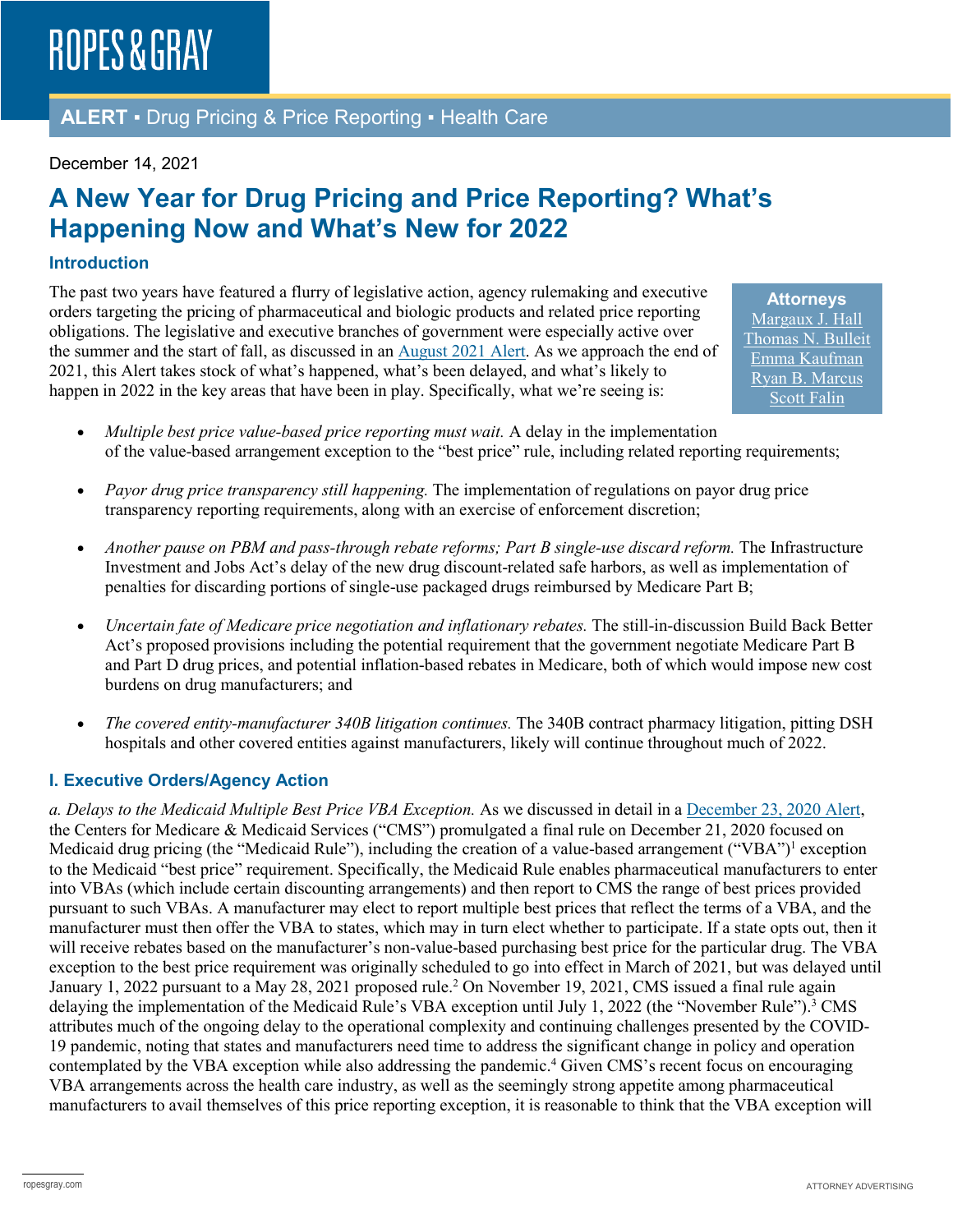### **ALERT** ▪ Page 2

not be delayed indefinitely, and will indeed be implemented by the end of 2022. In the meantime, pharmaceutical manufacturers may wish to continue discussions with state Medicaid programs to evaluate potential VBA opportunities – under the Medicaid Rule and/or under best price-exempt CMS-approved outcome-based Medicaid supplemental rebate agreements that have been available for several years and continue to proliferate in the states.

*b. Delay in Inclusion of Territories in Medicaid Drug Rebate Program.* The November Rule also delayed until January 1, 2023 the Medicaid Rule's addition of the U.S. territories of American Samoa, Northern Mariana Islands, Guam, Puerto Rico and the Virgin Islands to the regulatory definitions of "States" and "United States" in the Medicaid Drug Rebate Program. In issuing the delay, CMS expressed its concern that the territories would not be ready to participate in the Medicaid Drug Rebate Program by the originally scheduled April 1, 2022 implementation date. Further, CMS explained that in the COVID-19 pandemic, "it is imperative that the territories prioritize the Medicaid eligibility and mandatory benefit requirements brought about by the [American Rescue Plan Act of 2021] to address beneficiary needs," which would necessarily be affected by diverting resources to prepare for participation in the Medicaid Drug Rebate Program.

*c. Payor-Imposed Drug Price Transparency Reporting Requirements Go into Effect, but Enforcement Delayed.* On November 17, 2021, CMS published an interim final rule entitled "Prescription Drug and Health Care Spending."5 This rule implements parts of the Consolidated Appropriations Act, 2021 ("CAA") that address drug cost transparency, and builds on earlier rules that implement the "No Surprises Act."6 The interim final rule's transparency provisions require insurers, employer-based health plans, and other group health plans to report prescription drug and health coverage costs to the U.S. Department of Health and Human Services ("HHS"), U.S. Department of Labor, and the U.S. Treasury Department. These departments are then required to work with the HHS Assistant Secretary for Planning and Evaluation to publish a report on prescription drug pricing trends and rebates.

Reported information will include, but will not be limited to:

- Average monthly premiums and drug spending for patients compared to employers, group health plans, or insurers;
- 50 most frequently dispensed brand prescription drugs;
- 50 costliest prescription drugs by total annual spending;
- 50 prescription drugs with the greatest increase in plan or coverage expenditures from the previous year;
- Prescription drug rebates, fees, and other remuneration paid by drug manufacturers to the plan or issuer in each therapeutic class of drugs, as well as for each of the 25 drugs that yielded the highest amount of rebates; and
- The impact of prescription drug rebates, fees, and other remuneration on premiums and out-of-pocket patient costs.

The interim final rule's regulations go into effect December 23, 2021, with the first transparency report due December 27, 2021, and the second due June 1, 2022. However, the interim final rule notes that enforcement of the first required reports will be waived so long as obligated reports provide the required 2020 and 2021 data by December 27, 2022.7 The first HHS report is not anticipated to be published until June 2023, with such reports released biennially thereafter.

The payor drug price transparency requirements under the CAA and interim final rule are distinct from those under the Transparency in Coverage Final Rule, which calls for various, drug-specific price disclosures. It is unclear whether the drug pricing provisions of the Transparency in Coverage Final Rule ultimately will go into effect, or whether, instead, the transparency requirements under the interim final rule will become the primary ones for these categories of payers. In November 2021, HHS, the U.S. Department of Labor, the U.S. Department of Health, and the Treasury published "FAQs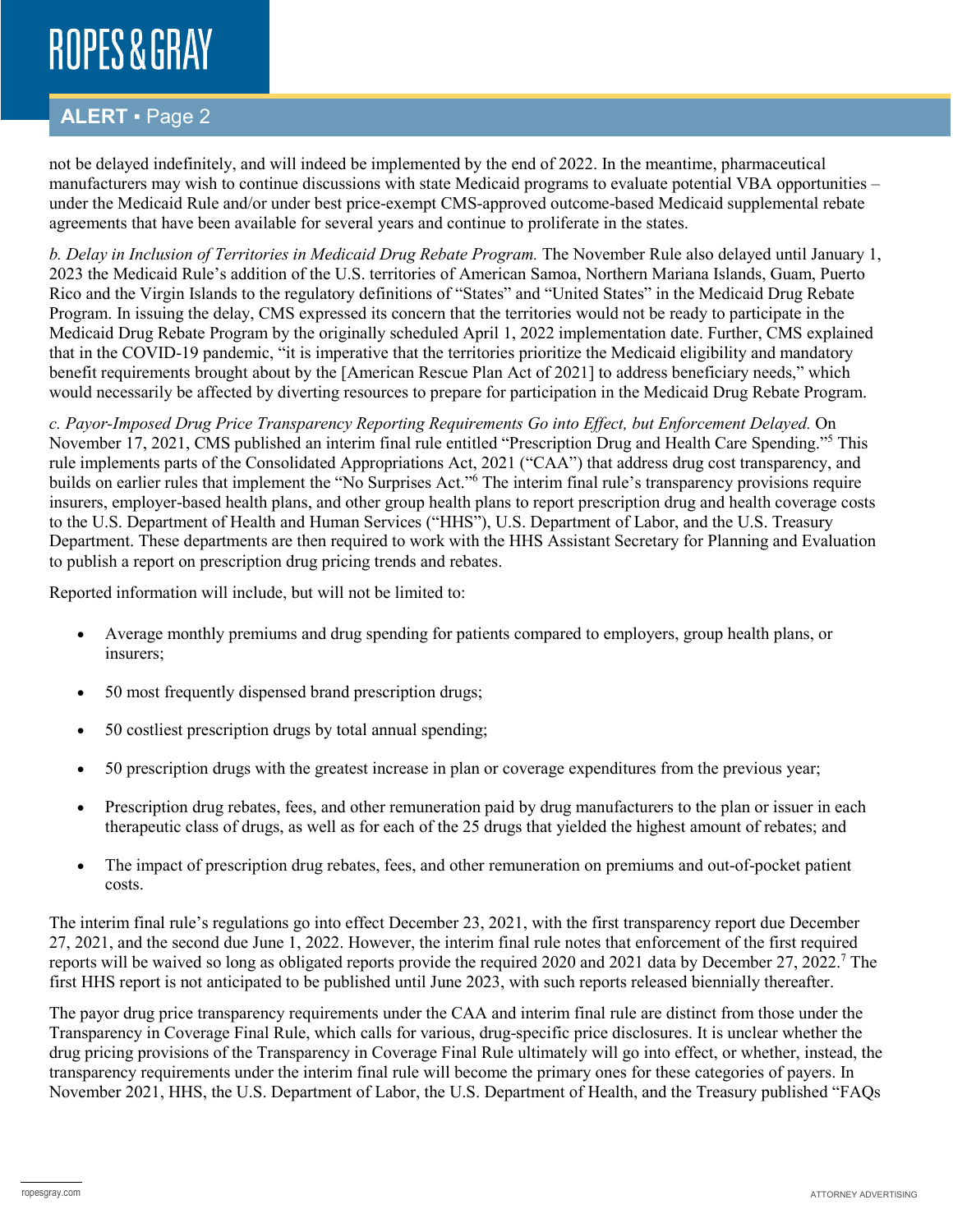### **ALERT** ▪ Page 3

About Affordable Care Act and Consolidated Appropriations Act, 2021 Implementation Part 49," which state that the agencies will, in their discretion, refrain from enforcement of the Transparency in Coverage Final Rule drug pricing provisions pending further rulemaking.8

### **II. Legislation**

*a. Infrastructure Investment and Jobs Act Drug Pricing Delays and Reforms.* The Infrastructure Investment and Jobs Act, which President Biden signed into law on November 15, 2021 (the "Infrastructure Act"), contains two provisions affecting drug pricing.<sup>9</sup> The first imposes a moratorium on the implementation of the HHS OIG Final Rule "Fraud and Abuse; Removal of Safe Harbor Protection for Rebates Involving Prescription Pharmaceuticals and Creation of New Safe Harbor protection for Certain Point-of-Sale Reductions in Price on Prescription Pharmaceuticals and Certain Pharmacy Benefit Manager Service Fees," which was published on November 30, 2020.<sup>10</sup> We addressed the final rule in depth in a [December 9, 2020 Alert,](https://www.ropesgray.com/en/newsroom/alerts/2020/12/Cutting-Out-the-Middleman-HHS-Resurrects-Anti-Rebate-Rule-For-Medicare-Part-D) but in short, it (a) eliminates the current safe harbor for Medicare Part D rebates, (b) creates a beneficiary point-of-sale discount safe harbor, and (c) creates a PBM service fee safe harbor. While these changes were originally scheduled to go into effect on January 29, 2021, they were delayed until January 1, 2023 by a court order in a lawsuit that the PBM industry brought against HHS.<sup>11</sup> Now, under the Infrastructure Act, these changes will not be implemented until January 1, 2026 at the earliest, resulting in anticipated federal government savings during the interim years.

The second drug pricing provision in the Infrastructure Act requires manufacturers of certain single-dose container or single-use package drugs payable under Medicare Part B to refund Medicare for discarded Part B drugs.<sup>12</sup> Each quarter, beginning on or after January 1, 2023, HHS will report to each pharmaceutical manufacturer the total number of units that were discarded of each of the manufacturers' single-dose container or single-use package drug (with some limited exceptions), and the refund due for such discarded drugs. A manufacturer that fails to comply with issuing the refund may be faced with a civil monetary penalty of up to 125% of what the manufacturer would have owed for each applicable drug. Beginning on January 1, 2023, pharmaceutical manufacturers will be required to refund Medicare for discarded Part B drugs, not including (a) drugs that have been covered for less than eighteen (18) months under Part B (until such drug has been covered for eighteen (18) months), (b) radiopharmaceuticals or imaging agents, (c) drugs approved under abbreviated new drug applications or multiple source drugs, and (d) drugs that require filtration during the preparation process in accordance with a drug's label, prior to dilution and administration, and that require the unused portion of the drug after filtration to be discarded. The Secretary of HHS has authority to audit manufacturers in connection with the refunds and providers in connection with their claims.

*b. Build Back Better Act Would Bulk Up Government Negotiating Power.* The House of Representatives passed the Build Back Better Act ("BBB") on November 19, 2021.<sup>13</sup> While Senate Majority Leader Chuck Schumer has stated that his goal is to pass the bill before Christmas,<sup>14</sup> it is unclear whether he will achieve this goal, and, if he does, whether the Senate will pass the bill without amendments.

If enacted in its current form, the BBB contains several drug pricing proposals, including one that would allow the federal government to negotiate prices for certain high-cost Medicare Part B and Part D drugs. The BBB would also require manufacturers to pay Medicare rebates for certain Part B and nearly all Part D drugs if the prices for these drugs increase more quickly than inflation, thereby creating incentives for manufacturers to limit drug price increases.<sup>15</sup> Other noteworthy provisions include capping out-of-pocket spending for Medicare Part D enrollees, limiting cost sharing for insulin for patients covered by both Medicare and private insurance, eliminating cost sharing for vaccinations covered by Medicare Part D, and eliminating the Trump administration's drug rebate rule.

#### **III. 340B Developments**

*a. 340B Contract Pharmacy Litigation Proceeds, May 2021 Letters Struck Down.* This past fall, three federal courts weighed in on the ongoing dispute between manufacturers and the U.S. Health Resources and Services Administration ("HRSA") regarding whether manufacturers' obligation to offer discounts under the 340B Program extends to contract pharmacies. Manufacturers in each case challenged the validity of HRSA's May 2021 letters asserting that the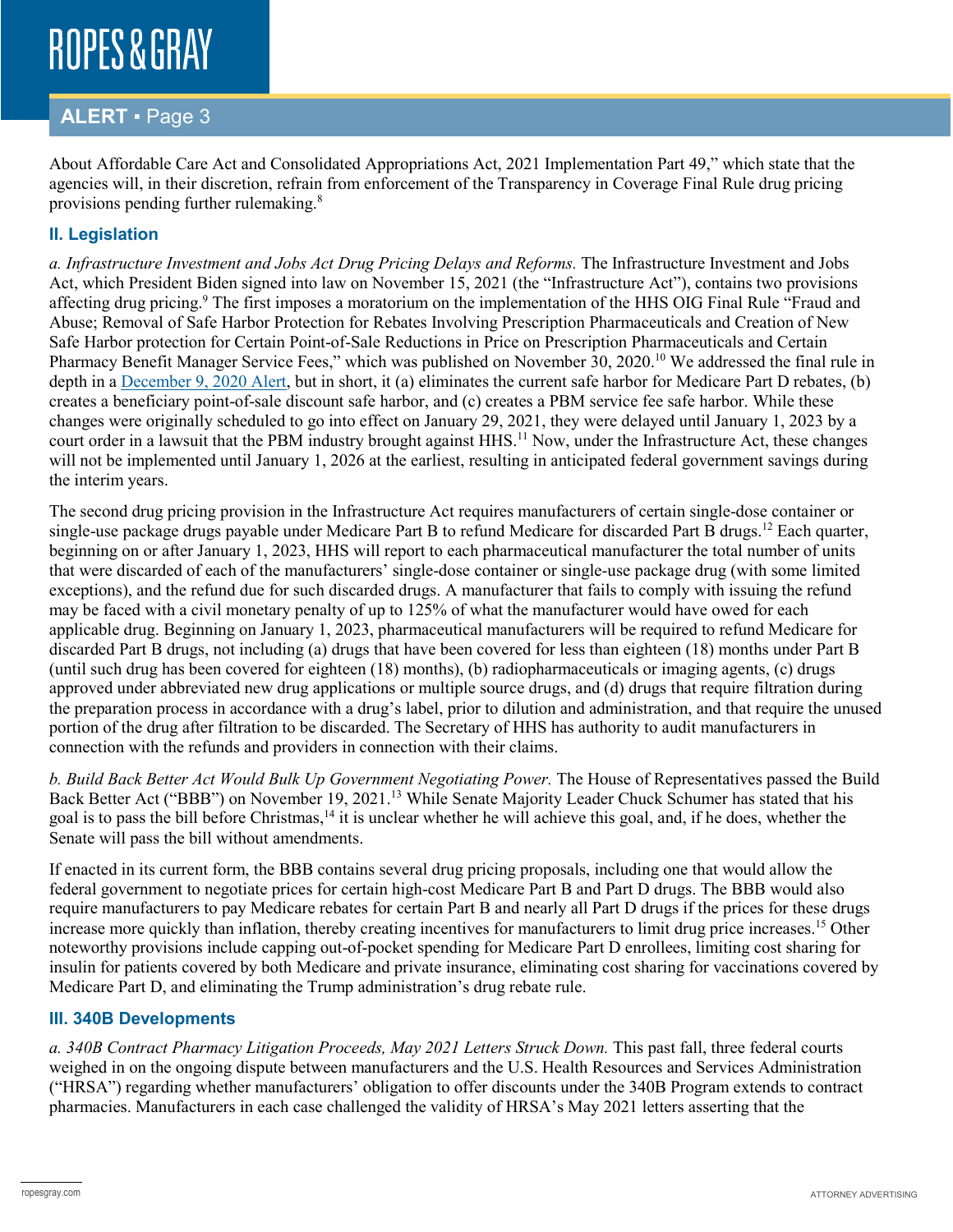### **ALERT** ▪ Page 4

manufacturers' policies with respect to contract pharmacies violated the 340B statute (the "May 2021 Letters"). In all three cases, the federal courts vacated the May 2021 Letters. Nevertheless, these decisions almost certainly will not be the final word on this issue, as the courts offered different rationales for their decisions, left important questions unresolved, and made various statements that both manufacturers and HRSA will cite going forward to support their respective positions. Moreover, the manufacturer plaintiffs in two of the cases have already announced their intention to appeal, while HRSA has indicated that it "continues to evaluate its options."

In sum, the U.S. District Courts for the Southern District of Indiana and the District of New Jersey appeared sympathetic to HRSA's position that manufacturers cannot unilaterally impose restrictions on the offer and sale of 340B drugs. However, both courts vacated the May 2021 Letters because (1) according to the Indiana decision, the letters were arbitrary and capricious in violation of the Administrative Procedure Act to the extent they failed to explain the change in HRSA's position regarding its enforcement authority with respect to contract pharmacies; and (2) according to the New Jersey decision, HRSA did not adequately determine whether the 340B program permits covered entities to use multiple or an unlimited number of contract pharmacies. Both courts remanded the letters to HRSA to remedy the issues identified by the courts.

On the other hand, the U.S. District Court for the District of Columbia provided further relief for the manufacturer plaintiffs in that case. In addition to vacating the May 2021 Letters, the court declared that the manufacturers' contract pharmacy policies did not violate the 340B statute under the specific positions advanced by HRSA in the letters and during the litigation. Unlike in the other two decisions, the court here did not agree that the statute prohibits manufacturers from imposing *any* conditions on the offer of 340B drugs and, thus, held that HRSA had failed to show why the companies' specific conditions at issue were unlawful. The court, however, declined to affirmatively state whether the companies' policies are permitted. Looking ahead, the court noted that any future HRSA enforcement action would have to rest on a new statutory provision, a new legislative rule, or a better legal theory.

*b. Resolution by Rulemaking?* Additionally, on November 18, 2021, the Office of Management and Budget received a proposed rule titled "340B Drug Pricing Program; Administrative Dispute Resolution." The content of the proposed rule is unclear, but it purports to allow manufacturers and covered entities participating in the 340B Program to file claims for specific compliance areas "after good faith efforts have been exhausted by the parties" and to "correct procedural deficiencies in the 340B ADR process."16

If you have any questions about this Alert, please do not hesitate to contact one of the authors or your usual Ropes  $\&$ Gray advisor.